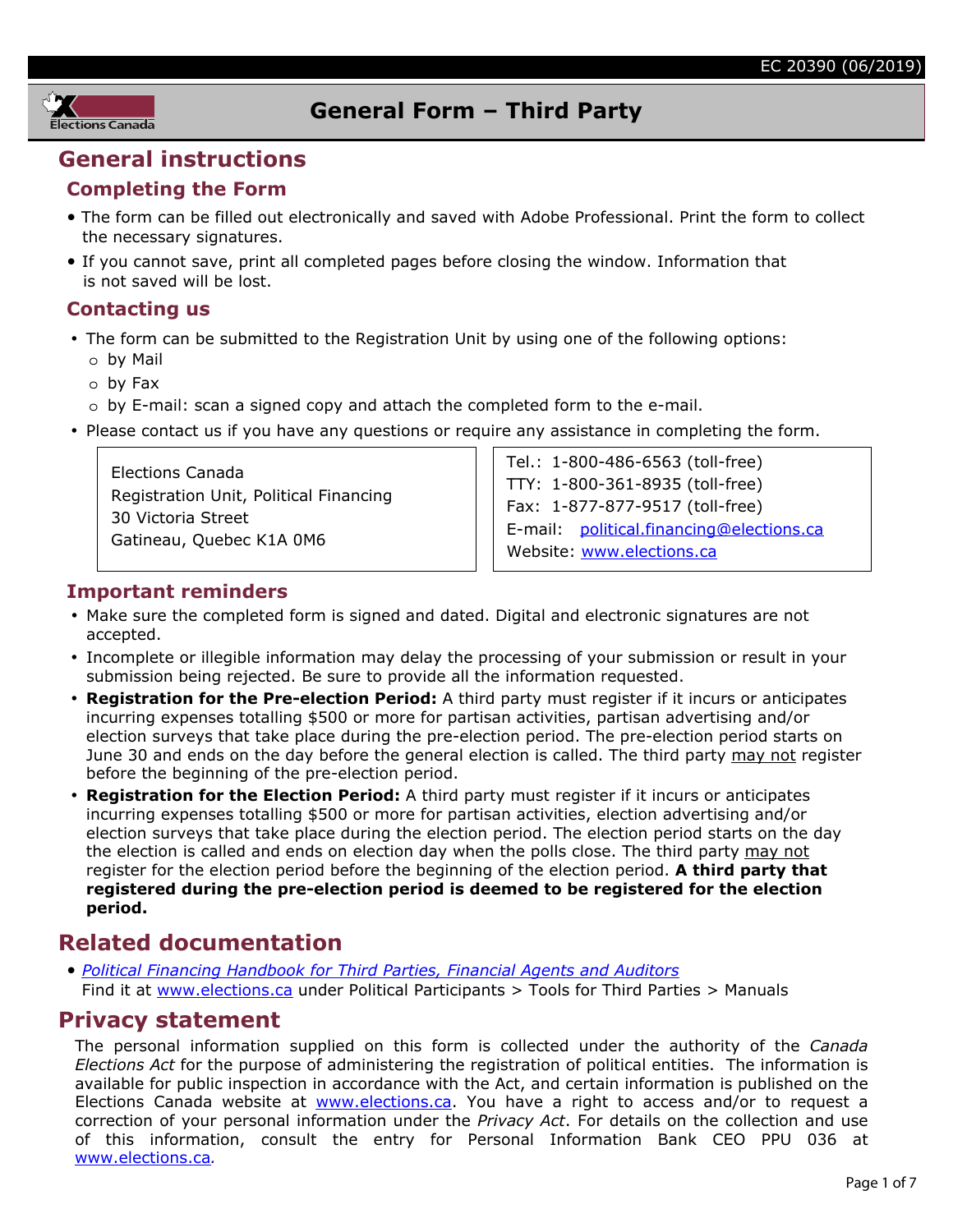

## **Section A – Identifying information**

**Name of the third party in English and/or French (as it will be identified on any advertising) -** all advertising must include the third party's name

In English

In French

## **Section B – Submission type (choose Type 1, Type 2 or Type 3)**

**Type 1 - Request to register a third party for the** *pre-election period* 

**Please choose one of the following four registration options. The third party makes this application as a/an:**

◯ Individual (go to Section C, Option 1)

 $\bigcirc$  Group without a governing body (go to Section C, Option 2)

Corporation - **Resolution required** (go to Section C, Option 3)

Trade union or group with a governing body - **Resolution required** (go to Section C, Option 4)

**Type 2 - This is an application to register a third party for the election period of a general election or a by-election. Note that if the third party registered for the pre-election period, it is not required to register for the election period.** 

**Please choose one of the following four registration options. The third party makes this application as a/an:**

 $\bigcap$ Individual (go to Section C, Option 1)

 $\bigcirc$  Group without a governing body (go to Section C, Option 2)

Corporation - **Resolution required** (go to Section C, Option 3)

Trade union or group with a governing body - **Resolution required** (go to Section C, Option 4)

## **Type 3 - Request to change information recorded in the Registry of Third Parties**

Once you have read and signed the following certification, complete only sections with changes, starting at Section D.

I certify that the information set out in this report is complete and accurate.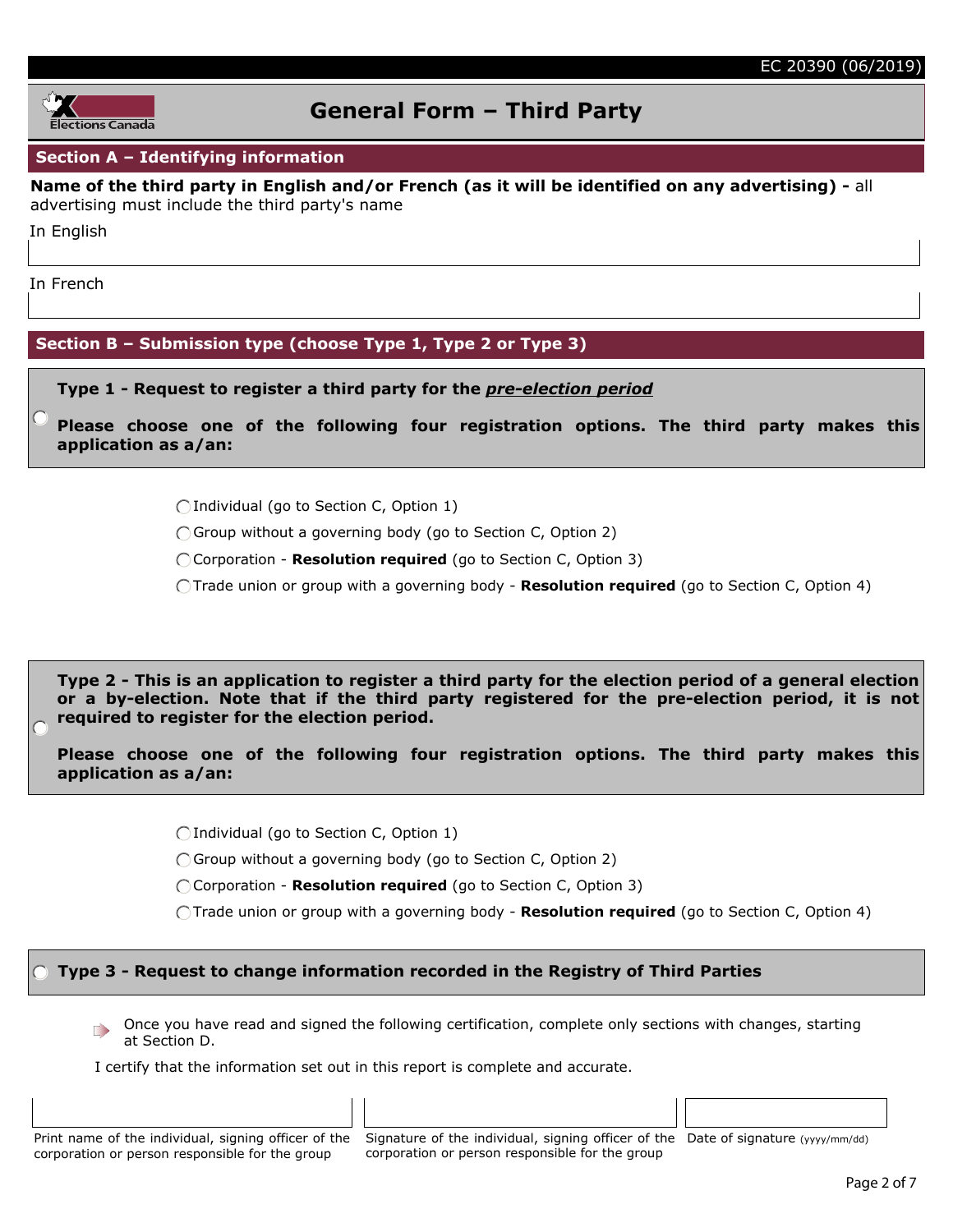

## **Name of the third party**

## **Section C – Declaration**

#### **Option 1 - Individual**

You must register under your name. You must be a Canadian citizen, be a permanent resident of Canada, or reside in Canada.

Once you have read and signed the following declaration, go to Section D and complete all other applicable sections.  $\Box$ 

#### **Declaration**

I hereby apply to register as a third party and I certify that I am a Canadian citizen, am a permanent resident of Canada, or reside in Canada. The information set out in the application is complete and accurate.

I also confirm that I have incurred or I anticipate incurring \$500 or more in partisan activity expenses, partisan advertising expenses, election advertising expenses, or election survey expenses.

If the \$500 threshold has been reached, please indicate the date on which it was reached:

Date threshold was reached (yyyy/mm/dd)

Print name of the individual Signature of the individual Date of signature (yyyy/mm/dd)

#### **Option 2 - Group without a governing body**

No resolution required. The person responsible for the group must be a Canadian citizen, be a permanent resident of Canada, or reside in Canada.

Once you have read and signed the following declaration, go to Section D and complete all other applicable sections.

#### **Declaration**

I hereby apply to register the third party named above. As the person responsible for the group, I certify that I am a Canadian citizen, am a permanent resident of Canada, or reside in Canada. The information set out in the application is complete and accurate.

I also confirm that the group has incurred or anticipates incurring \$500 or more in partisan activity expenses, partisan advertising expenses, election advertising expenses, or election survey expenses.

| If the \$500 threshold has been reached, please indicate the date on which it was reached: |                                                   |                                         |
|--------------------------------------------------------------------------------------------|---------------------------------------------------|-----------------------------------------|
|                                                                                            |                                                   | Date threshold was reached (yyyy/mm/dd) |
|                                                                                            |                                                   |                                         |
| Print name of the person responsible for the group                                         | Signature of the person responsible for the group | Date of signature (yyyy/mm/dd)          |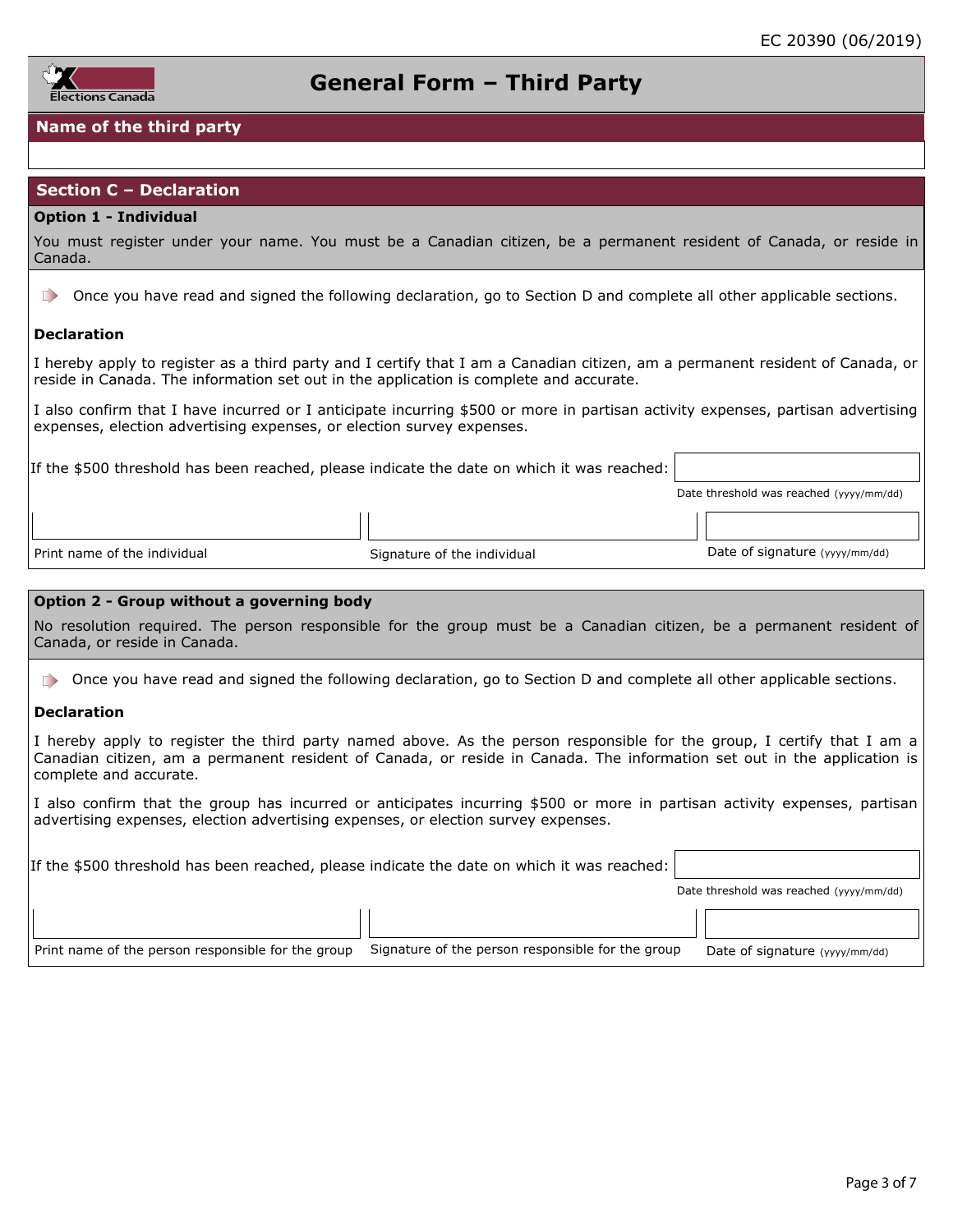

### **Name of the third party**

## **Section C (continued)**

#### **Option 3 - Corporation**

Include a copy of the resolution passed by the governing body authorizing it to incur partisan activity expenses, partisan advertising expenses, election advertising expenses, or election survey expenses. The corporation must carry on business in Canada.

 $\Box$  Once you have read and signed the following declaration, go to Section D and complete all other applicable sections.

#### **Resolution is included**

#### **Declaration**

I hereby apply to register the third party named above. As a signing officer of the corporation, I certify that it carries on business in Canada. The information set out in the application is complete and accurate.

I also confirm that the corporation has incurred or anticipates incurring \$500 or more in partisan activity expenses, partisan advertising expenses, election advertising expenses, or election survey expenses.

| If the \$500 threshold has been reached, please indicate the date on which it was reached: |                                                     |                                         |
|--------------------------------------------------------------------------------------------|-----------------------------------------------------|-----------------------------------------|
|                                                                                            |                                                     | Date threshold was reached (yyyy/mm/dd) |
|                                                                                            |                                                     |                                         |
| Print name of the signing officer of the corporation                                       | Signature of the signing officer of the corporation | Date of signature (yyyy/mm/dd)          |

#### **Option 4 - Trade union or group with a governing body**

Include a copy of the resolution passed by the governing body authorizing it to incur partisan activity expenses, partisan advertising expenses, election advertising expenses, or election survey expenses. The person responsible for the group must be a Canadian citizen, be a permanent resident of Canada, or reside in Canada.

 $\Box$ Once you have read and signed the following declaration, go to Section D and complete all other applicable sections.

#### **Resolution is included**

#### **Declaration**

I hereby apply to register the third party named above. As the person responsible for the group, I certify that I am a Canadian citizen, am a permanent resident of Canada, or reside in Canada. The information set out in the application is complete and accurate.

I also confirm that the trade union or group has incurred or anticipates incurring \$500 or more in partisan activity expenses, partisan advertising expenses, election advertising expenses, or election survey expenses.

| If the \$500 threshold has been reached, please indicate the date on which it was reached: |                                                   |                                         |
|--------------------------------------------------------------------------------------------|---------------------------------------------------|-----------------------------------------|
|                                                                                            |                                                   | Date threshold was reached (yyyy/mm/dd) |
|                                                                                            |                                                   |                                         |
| Print name of the person responsible for the group                                         | Signature of the person responsible for the group | Date of signature (yyyy/mm/dd)          |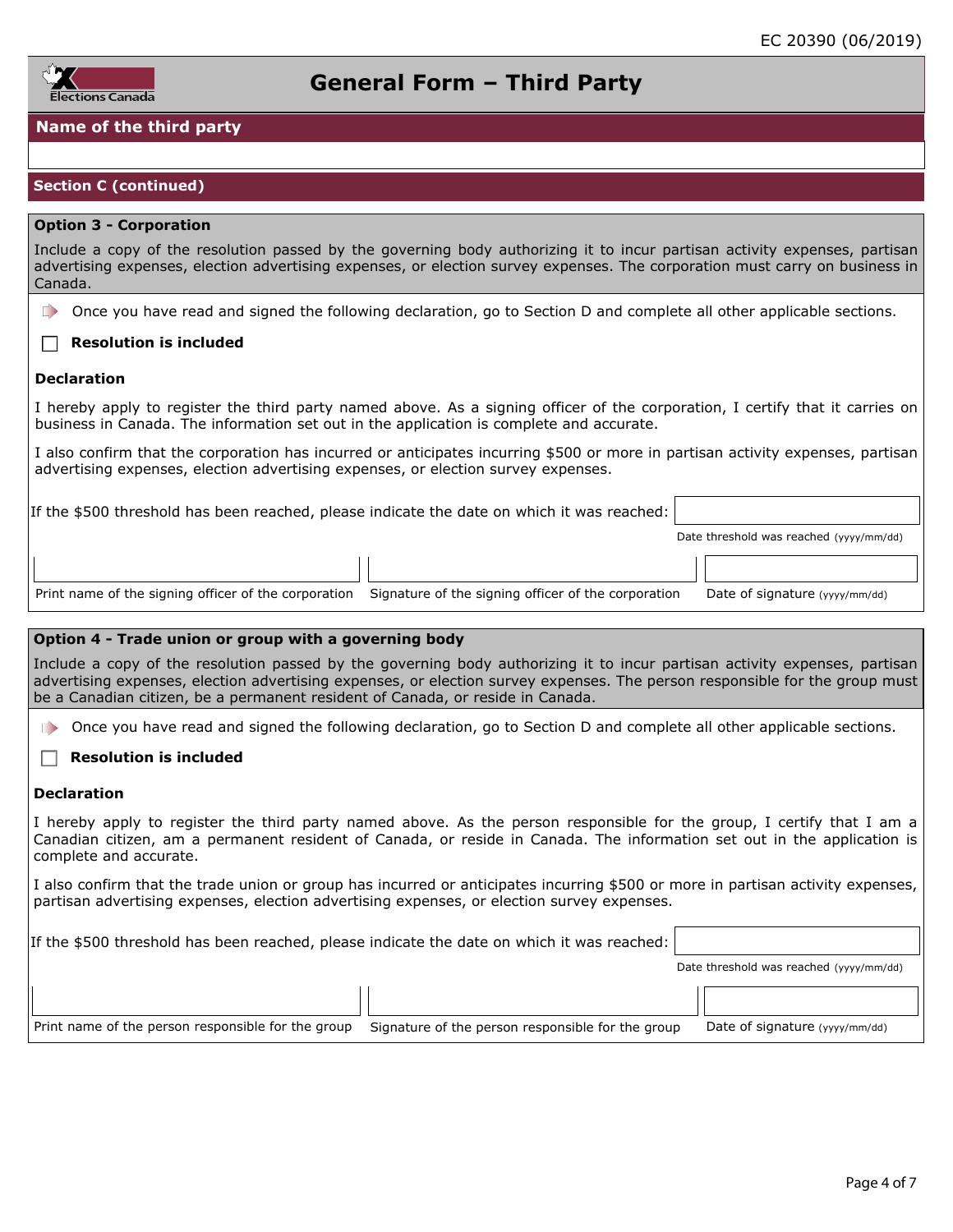

## **Name of the third party**

# **Section D - Applicant information (Individual, signing officer of the corporation or person responsible for the group)**

 $\bigcirc$  Registration of first or new applicant, as of

Appointment date (yyyy/mm/dd)

# $\bigcirc$  Change of contact information only

| Surname                        | Given name |      |           | Correspondence<br>Middle initial |                   |             |
|--------------------------------|------------|------|-----------|----------------------------------|-------------------|-------------|
|                                |            |      |           |                                  | $\bigcap$ English | ◯French     |
| Residential address            |            | City |           |                                  | Prov./Terr.       | Postal code |
|                                |            |      |           |                                  |                   |             |
| Mailing address (if different) |            | City |           |                                  | Prov./Terr.       | Postal code |
|                                |            |      |           |                                  |                   |             |
| E-mail address (optional)      | Telephone  |      | Extension | Fax (optional)                   |                   |             |
|                                |            |      |           |                                  |                   |             |

# **Section E - Address where communications may be sent (Headquarters)**

## $\bigcirc$  Same as mailing address in Section D

| Address                   |           |             |                            |             |
|---------------------------|-----------|-------------|----------------------------|-------------|
| City                      |           | Prov./Terr. |                            | Postal code |
| E-mail address (optional) | Telephone |             | Extension   Fax (optional) |             |

# **Section F - Address where books and records are kept**

# $\bigcirc$  Same as address in Section E

| Address                   |           |             |                |             |
|---------------------------|-----------|-------------|----------------|-------------|
| City                      |           | Prov./Terr. |                | Postal code |
| E-mail address (optional) | Telephone | Extension   | Fax (optional) |             |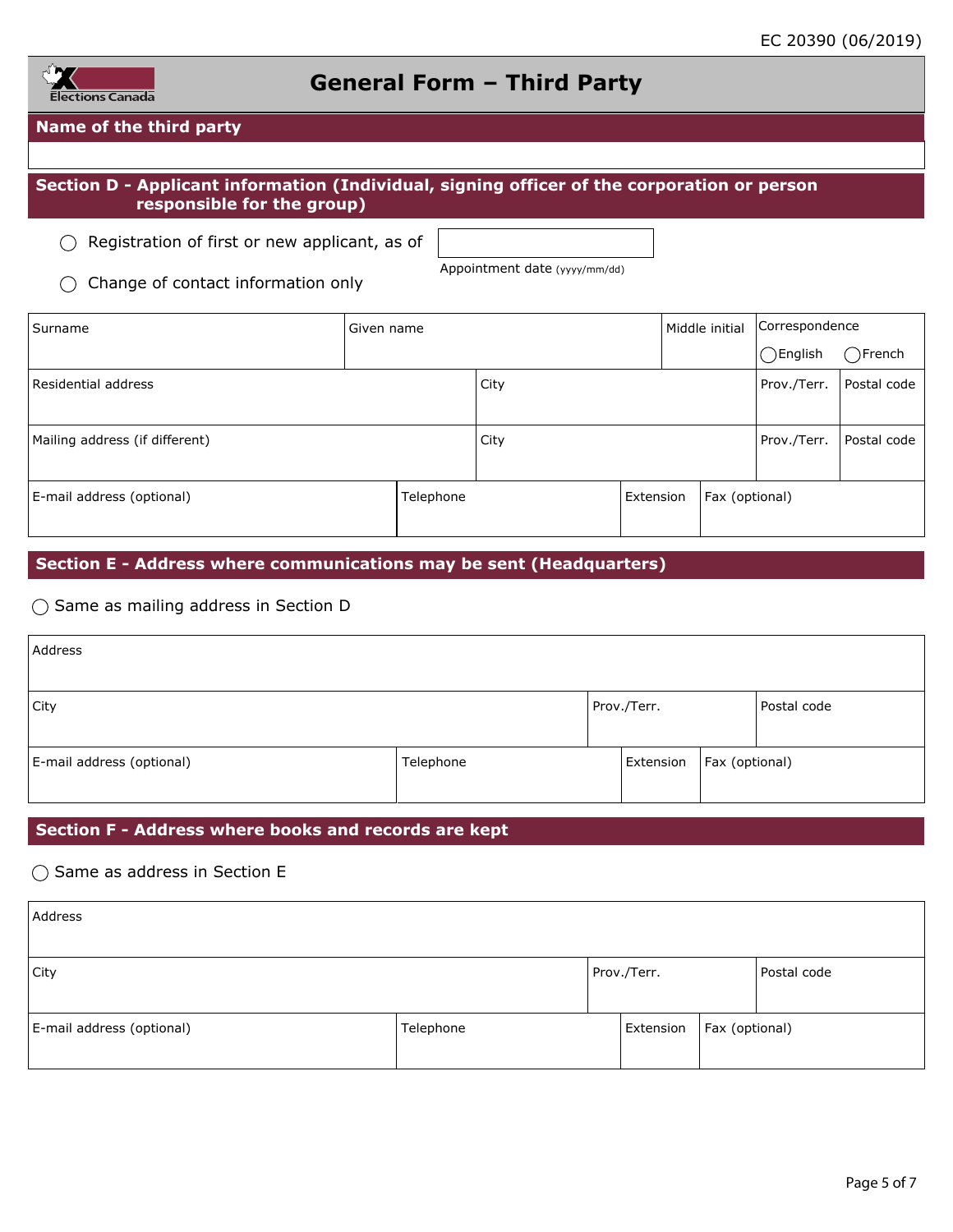

**Name of the third party**

# **Section G - Financial agent information**

 $\bigcirc$  Registration of first or new financial agent, appointment effective

 $\bigcirc$  Change of contact information only

Appointment date (yyyy/mm/dd)

| l Surname                      | Given name |  |      |           | Middle initial | Correspondence     |                  |
|--------------------------------|------------|--|------|-----------|----------------|--------------------|------------------|
|                                |            |  |      |           |                | $\bigcirc$ English | $\bigcap$ French |
| Residential address            |            |  | City |           |                | Prov./Terr.        | Postal code      |
|                                |            |  |      |           |                |                    |                  |
| Mailing address (if different) |            |  | City |           |                | Prov./Terr.        | Postal code      |
|                                |            |  |      |           |                |                    |                  |
| E-mail address (optional)      | Telephone  |  |      | Extension | Fax (optional) |                    |                  |
|                                |            |  |      |           |                |                    |                  |

# **Section H - Declaration by the financial agent**

I consent to my appointment as financial agent for the third party named above. I am aware of the duties and responsibilities of this position under the *Canada Elections Act* and I am qualified to act as a financial agent under that Act.

Signature of the financial agent and the state of signature (yyyy/mm/dd) Date of signature (yyyy/mm/dd)